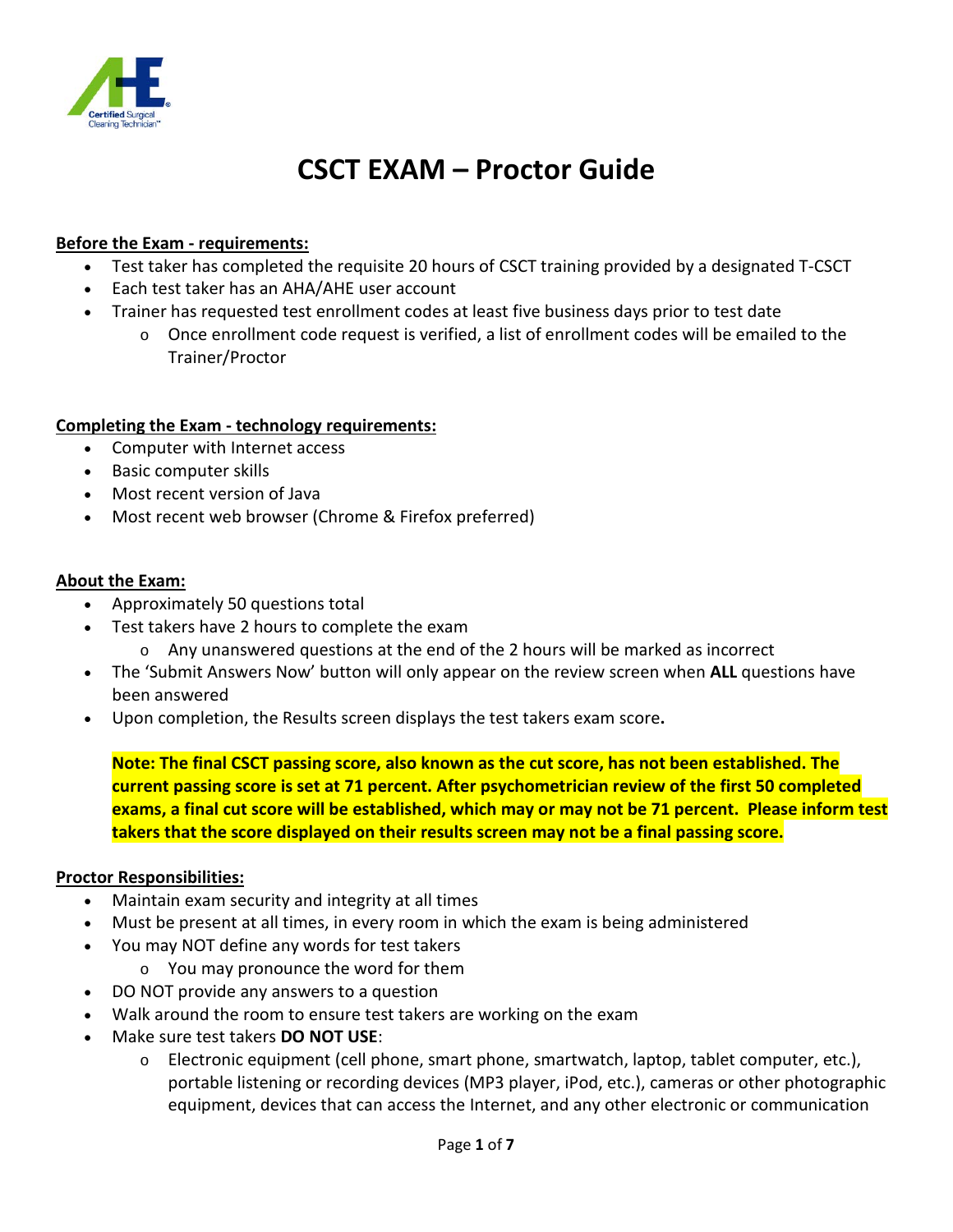devices are prohibited during the exam. (except for the use of the computer that the exam is being taken on, in which case NO other browser window should be open, other than the exam)

- o If a test taker is observed with any of these devices during the exam, the test taker may be dismissed from the exam, their score cancelled, and no retest will be permitted.
- When the test taker finishes the exam, tell the test taker to notify you. **Be Sure To** click the **BLUE Submit Answers Now** button to make sure the exam is submitted properly for scoring

| Association for the<br><b>SAMPLE EXAM - Dev 1</b>                                                                                            | Remaining Time: 7 minutes                                                                                   |
|----------------------------------------------------------------------------------------------------------------------------------------------|-------------------------------------------------------------------------------------------------------------|
| <b>Review</b><br>You have answered 15 of the 15 questions.                                                                                   | Summary                                                                                                     |
| Click on a number to jump to that question.<br>When you are ready, click the Submit Answers Now button to submit your answers<br>for grading | 15 Questions<br>15<br>Answered<br><b>Not Answered</b><br>0<br>1 B Contain Notes<br>1 平 Pinned for Follow Up |
| <b>Questions</b><br>3<br>5<br>8<br>9<br>2<br>6<br>4<br>15<br>13<br>14                                                                        | 12<br>10<br>11                                                                                              |
| <b>Submit Answers Now</b>                                                                                                                    | Return to Question 5                                                                                        |
|                                                                                                                                              | The Submit Answers Now button will ONLY display if ALL<br>the questions have been answered.                 |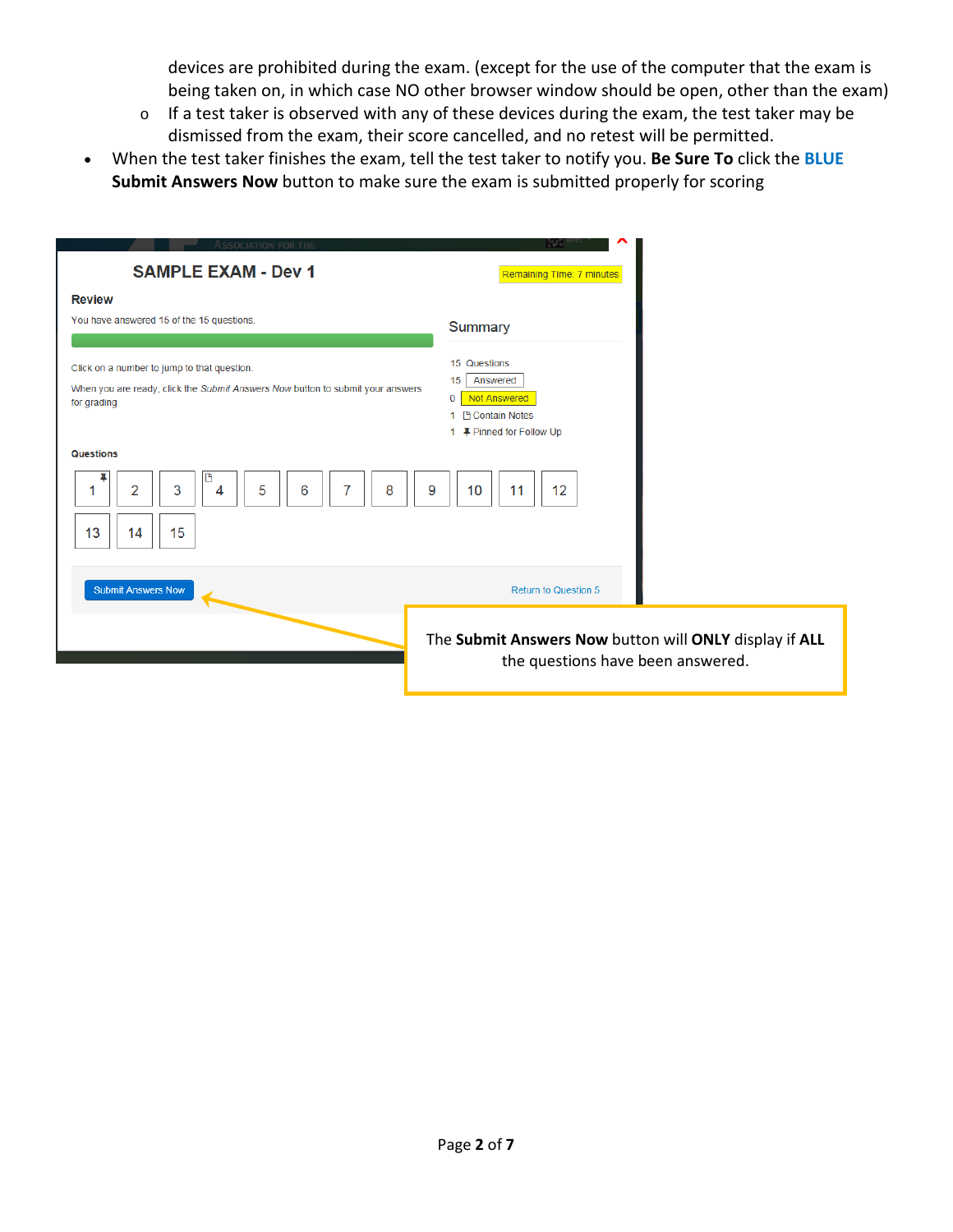# Taking the Exam

On the following pages, sentences in *italics* indicate scripts for you to read aloud to the test takers.

## **Welcome and Getting Started**

Pass out individual test enrollment code slips to each test taker. Each person should receive their **OWN** code. This is important to note, codes can only be redeemed **ONCE**. Tell them that they will be using this code to access the exam in a couple of minutes.

## [Start script]

*Today you will be completing the CSCT certification exam. This exam consists of approximately 50 multiple choice questions that cover all 5 domains from your CSCT training course. For each question, you should select the Best choice. If you are not sure of an answer, you can 'pin' the question and come back to it later. Every question will need to be answered before you can submit the test.*

*You will have 2 hours to complete this exam, so don't spend too much time on any one question. I cannot help you with any answers to the questions, and I cannot define any words for you. When you finish the exam, please call me over or raise your hand BEFORE you click the blue 'Submit Answers Now' button. I want to make sure that you submit your exam correctly so scoring can be completed.*

#### **Starting the Exam:**

- *Please type the following address into their Web browser:*
- [http://learning.ahe.org](http://learning.ahe.org/)

Be sure to help them open their web browser if needed, and type the site address.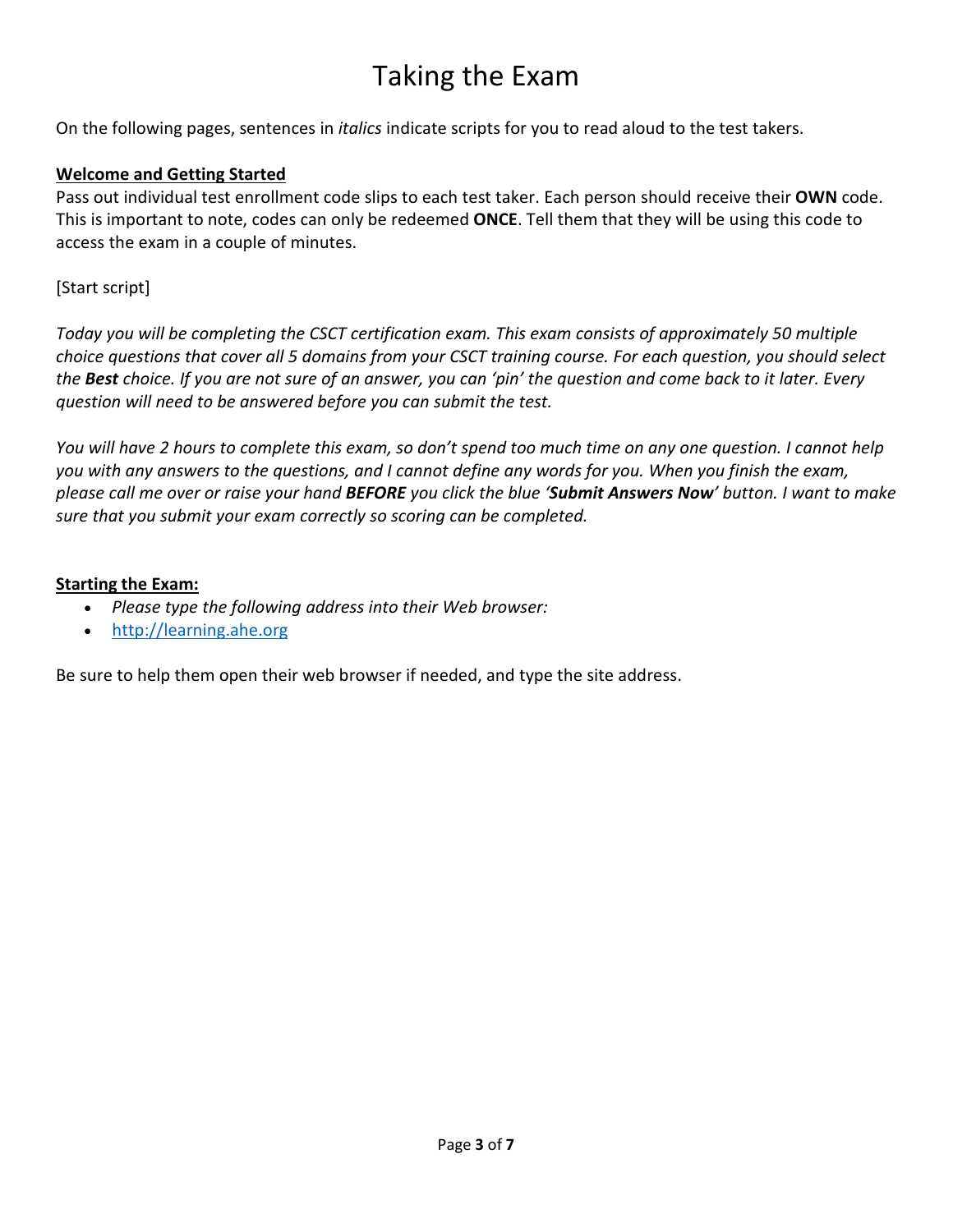

| <b>American Hospital</b><br><b>Association</b> ®                                                                |                                                                                       |
|-----------------------------------------------------------------------------------------------------------------|---------------------------------------------------------------------------------------|
| <b>Login to Proceed</b>                                                                                         |                                                                                       |
| <b>User Name</b>                                                                                                |                                                                                       |
| Password                                                                                                        | Type in your AHA or AHE account information here                                      |
| <b>LOG IN</b>                                                                                                   |                                                                                       |
| Forgot Password?<br>Help                                                                                        |                                                                                       |
| New here? Create an account<br>By clicking the "Log In" button, I agree to the Terms of Use and Privacy Policy. |                                                                                       |
| AL- AHVRP<br>ASHE,<br>ASHRM<br>AHRMM<br>AONE<br>SHSMD.<br>AT LARGE                                              | <b>Institute for Diversity<br/>and Health Equity</b><br><b>E. R.</b> Community Health |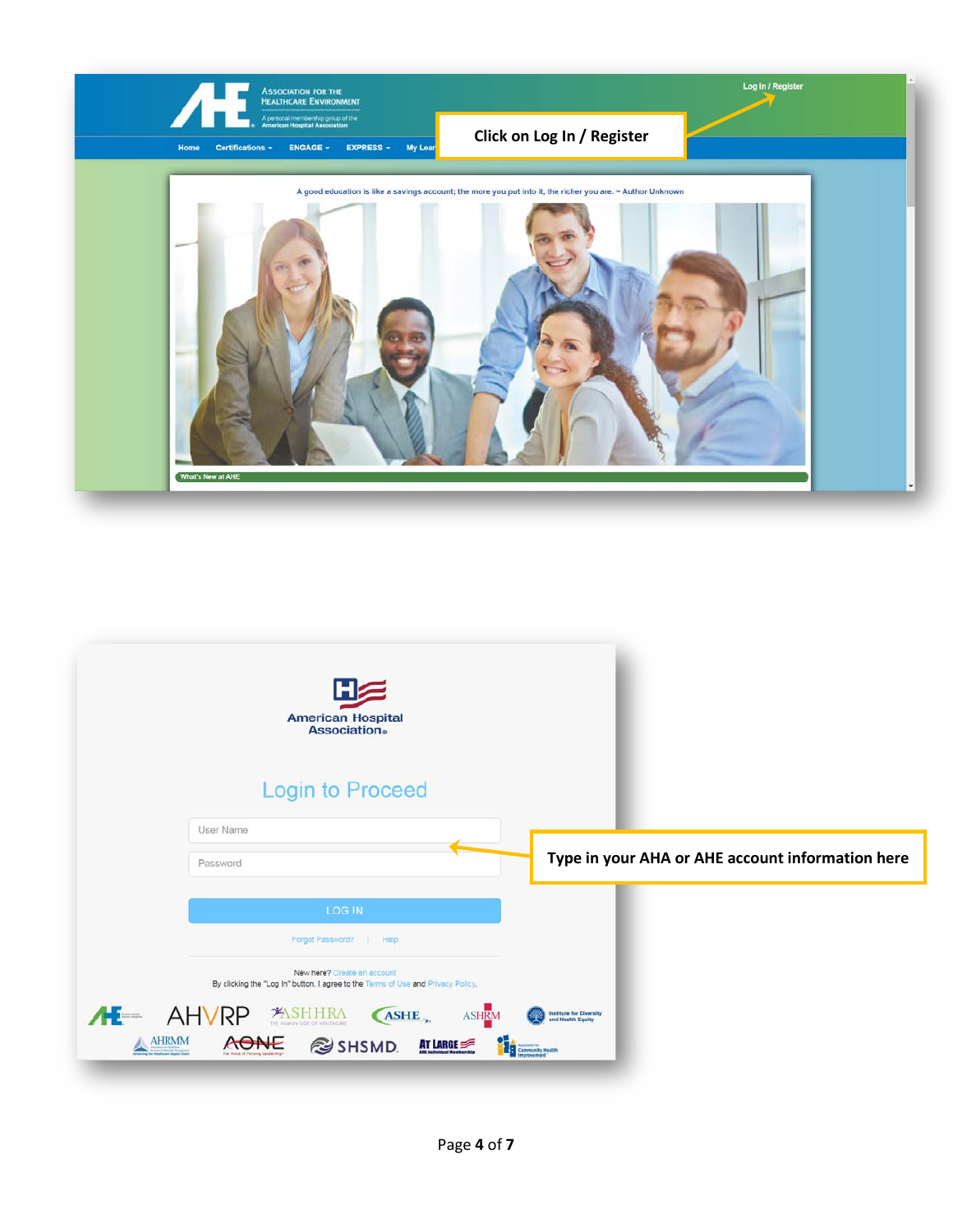|                                                                                                                                                         | <b>ASSOCIATION FOR THE</b><br><b>HEALTHCARE ENVIRONMENT</b><br>A personal membership group of the<br><b>American Hospital Association</b> |                                                                                                            |                                                 |          | Once you are logged in, click on<br><b>My Learning Activities</b> |  |
|---------------------------------------------------------------------------------------------------------------------------------------------------------|-------------------------------------------------------------------------------------------------------------------------------------------|------------------------------------------------------------------------------------------------------------|-------------------------------------------------|----------|-------------------------------------------------------------------|--|
| Certifications -<br>Home                                                                                                                                | <b>ENGAGE *</b>                                                                                                                           | <b>My Learning Activities</b><br><b>EXPRESS</b>                                                            | <b>MyAHE</b>                                    | Calendar | <b>Help</b>                                                       |  |
| <b>My Learning Activities</b><br>This area shows you which courses you are enrolled in, the status of enrolled courses, and courses you have completed. |                                                                                                                                           |                                                                                                            |                                                 |          |                                                                   |  |
|                                                                                                                                                         |                                                                                                                                           | To optimize your experience when taking a course or webinar please view these <b>System Requirements</b> . |                                                 |          |                                                                   |  |
| Fill in your enrollment code and click the redeem button.                                                                                               | Redeem                                                                                                                                    |                                                                                                            | Type the Test Enrollment Code here and click on | Redeem   |                                                                   |  |

You should see the Success screen

**[STOP: At this point, make sure that EVERYONE has redeemed their code successfully BEFORE anyone moves on]**

| <b>Success</b>                                                                                             |  |
|------------------------------------------------------------------------------------------------------------|--|
| The code you entered was accepted and you have been enrolled in the following:<br>Exam - CSCT Form 1<br>GO |  |
| Close                                                                                                      |  |

When you have confirmed that everyone has the Success screen, continue

*Click on the blue title, OR the Go button. You should now see the Exam listed* (See screen shot below) *just below the bolded word 'Activities'. Is everyone on that screen? [*pause]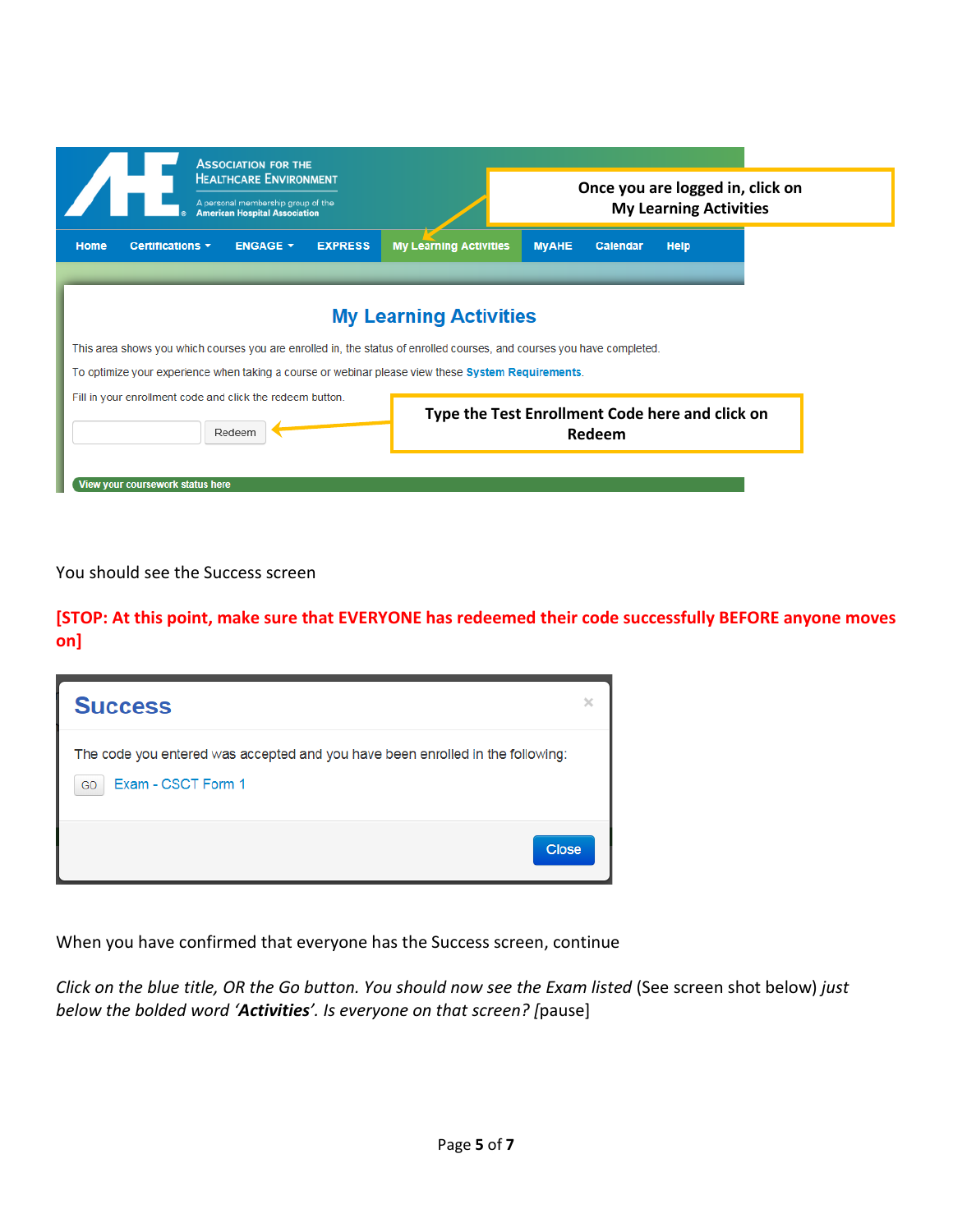| Certifications -<br><b>ENGAGE -</b><br><b>EXPRESS -</b><br>Home          | <b>My Learning Activities</b> | <b>MyAHE</b><br>Calendar | Help |                              |
|--------------------------------------------------------------------------|-------------------------------|--------------------------|------|------------------------------|
| Exam - CSCT Form 1 (Incomplete)                                          |                               |                          |      | Change View<br>$\times$ Exit |
| Your overall score is 0% - Incomplete More Information                   |                               |                          |      |                              |
| <b>CSCT Certification Exam</b><br>w                                      |                               |                          |      |                              |
| Welcome to the CSCT Written Exam.                                        |                               |                          |      |                              |
| Please DO NOT click on the Exam title until you are instructed to do so. |                               |                          |      |                              |
| <b>Activities</b>                                                        |                               |                          |      |                              |
| <b>CSCT Exam 2</b>                                                       |                               |                          |      |                              |
| Estimated Time: 2 hours                                                  |                               |                          |      |                              |
|                                                                          |                               |                          |      |                              |

When everyone is on this screen, tell them: *Please click on the Blue exam title to view the Summary Screen.*

Read the summary information to them and the following test **BEFORE** they begin:

*As a reminder, this exam consists of approximately 50 multiple choice questions that cover all 5 domains from your CSCT training course. For each question, you should select the Best choice. If you are not sure of an answer, you can 'pin' the question and come back to it later. Every question will need to be answered before you can submit the exam.*

*You will have 2 hours to complete this exam, so don't spend too much time on any one question. Again, I cannot help you with any answers to the questions, and I cannot define any words for you.* 

*While taking the exam, read each question carefully, and click the circle next to the answer you think is the BEST answer choice. You can then click the Next button. Clicking the Review button will show a screen with all of the question numbers. From there, simply click on the number in the box to go to that question.*

*Questions you have answered appear in a white box, while unanswered questions are in a yellow box. You may go back to any question as many times as you like before the end of the 2 hours.*

*When you finish the exam, please call me over or raise your hand BEFORE you click the blue 'Submit Answers Now' button. I want to make sure that you submit your exam correctly so scoring can be completed.*

*After you submit your exam, the Results screen will display your exam score.* **The current passing score is set at 71. After AHE reviews 50 completed exams, a final passing score will be established, which may be higher or lower than 71. The score you see on your results screen may not be the final passing score, so we won't know for several weeks if you actually passed the test.**